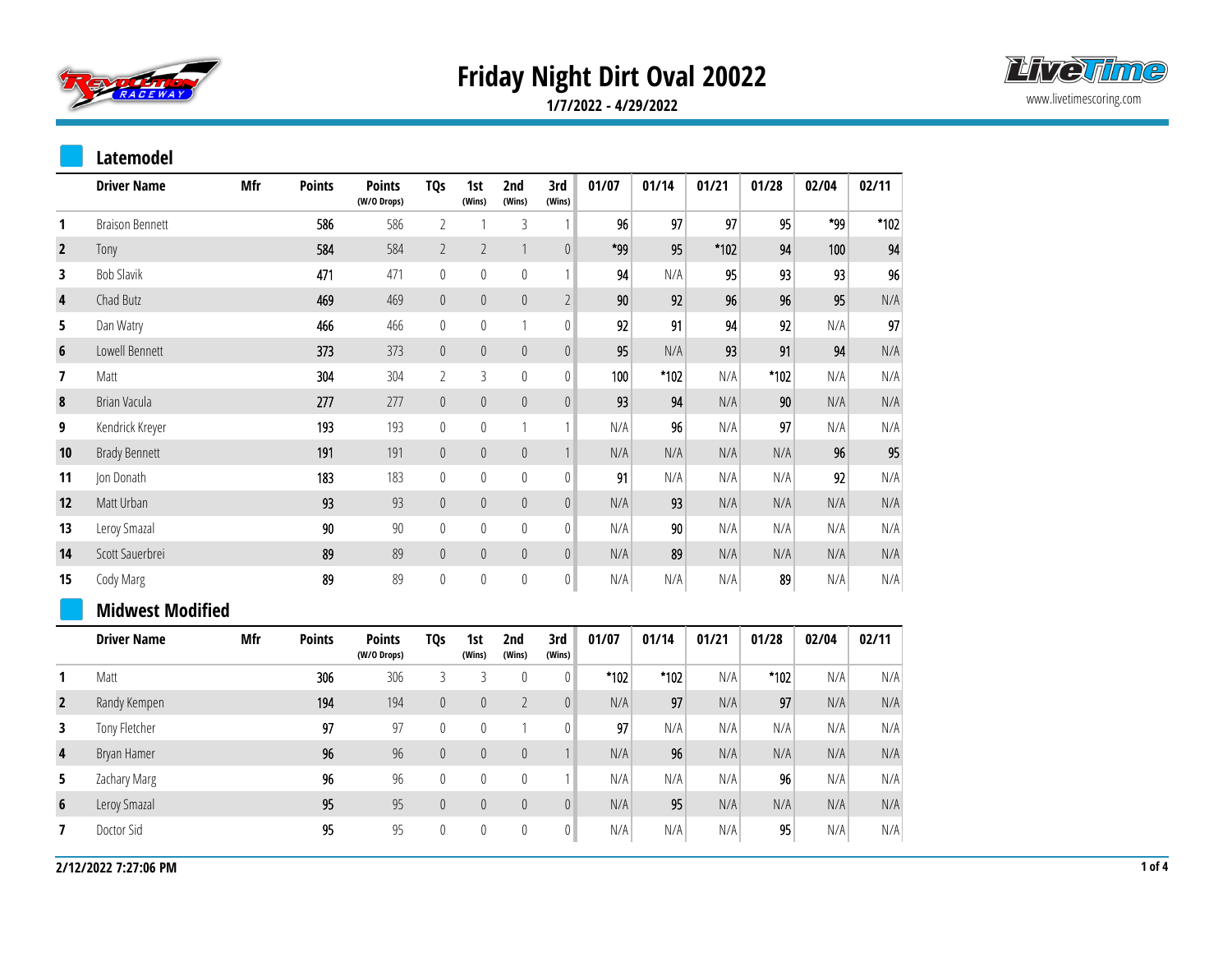



**1/7/2022 - 4/29/2022**

| 8            | Matt Meenen               |     | 94            | 94                           | $\theta$       | $\mathbf{0}$     | $\theta$         | $\mathbf 0$      | N/A    | 94    | N/A   | N/A    | N/A    | N/A   |
|--------------|---------------------------|-----|---------------|------------------------------|----------------|------------------|------------------|------------------|--------|-------|-------|--------|--------|-------|
|              | <b>Sct Modified</b>       |     |               |                              |                |                  |                  |                  |        |       |       |        |        |       |
|              | <b>Driver Name</b>        | Mfr | <b>Points</b> | <b>Points</b><br>(W/O Drops) | <b>TQs</b>     | 1st<br>(Wins)    | 2nd<br>(Wins)    | 3rd<br>(Wins)    | 01/07  | 01/14 | 01/21 | 01/28  | 02/04  | 02/11 |
| 1            | <b>Braison Bennett</b>    |     | 585           | 585                          | $\mathbf{1}$   | $\overline{2}$   | 3                | $\boldsymbol{0}$ | 97     | 92    | 100   | 97     | $*102$ | 97    |
| $\mathbf{2}$ | Tony                      |     | 561           | 561                          | $\mathbb O$    | $\pmb{0}$        | $\mathbf{1}$     | $\overline{2}$   | 96     | 89    | 95    | 88     | 97     | 96    |
| 3            | Dan Watry                 |     | 485           | 485                          | $\overline{2}$ | 1                | $\mathbf{1}$     | $\mathbf{1}$     | 95     | 93    | *99   | 96     | N/A    | *102  |
| 4            | <b>Bob Slavik</b>         |     | 470           | 470                          | $\mathbb O$    | $\mathbf 0$      | $\overline{0}$   | $\mathbf{1}$     | 93     | N/A   | 96    | 92     | 94     | 95    |
| 5            | Lowell Bennett            |     | 371           | 371                          | $\mathbb O$    | $\mathbf{0}$     | $\mathbf 0$      | $\mathbf{0}$     | 90     | N/A   | 93    | 93     | 95     | N/A   |
| 6            | Larry Kempfer             |     | 360           | 360                          | $\mathbb O$    | $\theta$         | $\mathbf{0}$     | $\pmb{0}$        | 88     | 87    | 94    | 91     | N/A    | N/A   |
| 7            | Matt                      |     | 306           | 306                          | $\mathfrak{Z}$ | 3                | $\overline{0}$   | $\pmb{0}$        | $*102$ | *102  | N/A   | $*102$ | N/A    | N/A   |
| $\pmb{8}$    | Brian Vacula              |     | 283           | 283                          | $\mathbb O$    | $\mathbb O$      | $\boldsymbol{0}$ | $\mathbf{1}$     | 92     | 96    | N/A   | 95     | N/A    | N/A   |
| 9            | Bryan Hamer               |     | 281           | 281                          | $\mathbb O$    | $\mathbb O$      | $\mathbf 0$      | $\mathbf{1}$     | 94     | 91    | N/A   | N/A    | 96     | N/A   |
| 10           | Oakley Hamer              |     | 272           | 272                          | $\mathbb O$    | $\mathbb O$      | $\mathbf 0$      | $\pmb{0}$        | 89     | 90    | N/A   | N/A    | 93     | N/A   |
| 11           | Kendrick Kreyer           |     | 189           | 189                          | $\mathbb O$    | 0                | $\mathbf 0$      | 0                | N/A    | 95    | N/A   | 94     | N/A    | N/A   |
| 12           | <b>Bud Riedner</b>        |     | 185           | 185                          | $\mathbb O$    | $\theta$         | $\mathbf 0$      | $\pmb{0}$        | 91     | 94    | N/A   | N/A    | N/A    | N/A   |
| 13           | Matt Urban                |     | 97            | 97                           | $\mathbb O$    | $\boldsymbol{0}$ | $\mathbf{1}$     | $\mathbf{0}$     | N/A    | 97    | N/A   | N/A    | N/A    | N/A   |
| 14           | Brian Hohn                |     | 94            | 94                           | $\mathbb O$    | $\mathbf{0}$     | $\overline{0}$   | $\pmb{0}$        | N/A    | N/A   | N/A   | N/A    | N/A    | 94    |
| 15           | Cody Marg                 |     | 90            | 90                           | $\mathbb O$    | $\mathbf 0$      | $\mathbb O$      | $\mathbf 0$      | N/A    | N/A   | N/A   | 90     | N/A    | N/A   |
| 16           | MICHELE KREYER            |     | 89            | 89                           | $\mathbb O$    | $\mathbf{0}$     | $\mathbf{0}$     | $\mathbf{0}$     | N/A    | N/A   | N/A   | 89     | N/A    | N/A   |
| 17           | Devon Meenen              |     | 88            | 88                           | $\mathbb O$    | $\mathbf{0}$     | $\mathbb O$      | $\pmb{0}$        | N/A    | 88    | N/A   | N/A    | N/A    | N/A   |
| 18           | Tom Berkevich             |     | 87            | 87                           | $\mathbb O$    | $\pmb{0}$        | $\mathbf 0$      | $\pmb{0}$        | 87     | N/A   | N/A   | N/A    | N/A    | N/A   |
| 19           | Scott Sauerbrei           |     | 86            | 86                           | $\mathbb O$    | $\boldsymbol{0}$ | $\mathbb O$      | $\mathbf{0}$     | N/A    | 86    | N/A   | N/A    | N/A    | N/A   |
| 20           | Matt Meenen               |     | 85            | 85                           | $\mathbb O$    | $\overline{0}$   | $\mathbb O$      | $\boldsymbol{0}$ | N/A    | 85    | N/A   | N/A    | N/A    | N/A   |
|              | <b>Stock Short Course</b> |     |               |                              |                |                  |                  |                  |        |       |       |        |        |       |
|              | <b>Driver Name</b>        | Mfr | <b>Points</b> | <b>Points</b><br>(W/O Drops) | <b>TQs</b>     | 1st<br>(Wins)    | 2nd<br>(Wins)    | 3rd<br>(Wins)    | 01/07  | 01/14 | 01/21 | 01/28  | 02/04  | 02/11 |
| 1            | Owen Stachowicz           |     | 380           | 380                          | $\mathbf{1}$   | $\mathbf{0}$     | 1                | $\bf{0}$         | 91     | N/A   | 95    | *99    | 95     | N/A   |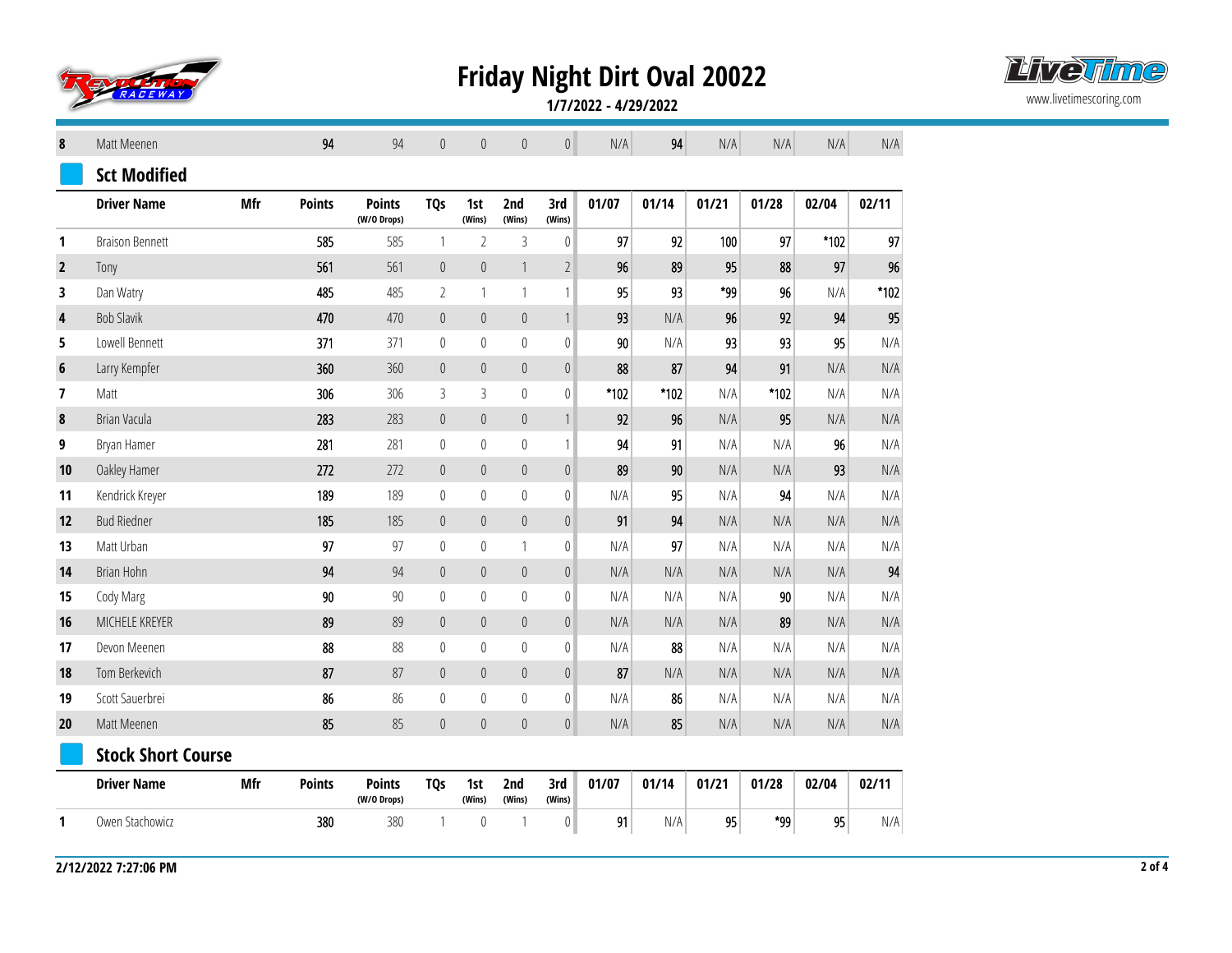



**1/7/2022 - 4/29/2022**

| $\overline{2}$ | <b>Braison Bennett</b> |     | 287           | 287                          | $\mathbf{1}$     | $\mathbf 0$      | $\mathbf{1}$  | $\mathbf 0$      | $*95$ | N/A    | 97    | 95    | N/A    | N/A    |
|----------------|------------------------|-----|---------------|------------------------------|------------------|------------------|---------------|------------------|-------|--------|-------|-------|--------|--------|
| 3              | Jon Donath             |     | 202           | 202                          | $\mathbf{1}$     | $\overline{2}$   | $\mathbb O$   | $\boldsymbol{0}$ | 100   | N/A    | N/A   | N/A   | $*102$ | N/A    |
| 4              | Tyler Schumacher       |     | 184           | 184                          | $\boldsymbol{0}$ | $\mathbb O$      | $\pmb{0}$     | $\boldsymbol{0}$ | 90    | N/A    | 94    | N/A   | N/A    | N/A    |
| 5              | Tristan                |     | 100           | 100                          | $\mathbb{0}$     | 1                | $\mathbf 0$   | $\boldsymbol{0}$ | N/A   | N/A    | 100   | N/A   | N/A    | N/A    |
| 6              | Jeremy Long            |     | 100           | 100                          | $\boldsymbol{0}$ | $\mathbf{1}$     | $\mathbb O$   | $\boldsymbol{0}$ | N/A   | N/A    | N/A   | 100   | N/A    | N/A    |
| 7              | Chase                  |     | 98            | 98                           | $\mathbf{1}$     | $\bf{0}$         | $\mathbb O$   | $\mathbf{1}$     | N/A   | N/A    | *98   | N/A   | N/A    | N/A    |
| 8              | Alvin Testroete        |     | 97            | 97                           | $\mathbb O$      | $\boldsymbol{0}$ | $\mathbf{1}$  | $\mathbf 0$      | 97    | N/A    | N/A   | N/A   | N/A    | N/A    |
| 9              | Corey Schumacher       |     | 97            | 97                           | $\boldsymbol{0}$ | $\mathbb O$      | $\mathbf{1}$  | $\mathbb{0}$     | N/A   | N/A    | N/A   | N/A   | 97     | N/A    |
| 10             | shaun bangart          |     | 96            | 96                           | $\mathbf 0$      | $\mathbb O$      | $\pmb{0}$     | $\mathbf{1}$     | 96    | N/A    | N/A   | N/A   | N/A    | N/A    |
| 11             | Kam The Man            |     | 96            | 96                           | $\mathbf 0$      | $\mathbb O$      | $\mathbf 0$   | $\mathbf{1}$     | N/A   | N/A    | N/A   | 96    | N/A    | N/A    |
| 12             | Nolan Theissen         |     | 96            | 96                           | $\boldsymbol{0}$ | $\boldsymbol{0}$ | $\mathbb O$   | $\mathbf{1}$     | N/A   | N/A    | N/A   | N/A   | 96     | N/A    |
| 13             | Tony Fletcher          |     | 95            | 95                           | $\mathbb{0}$     | $\mathbb O$      | $\mathbf 0$   | $\boldsymbol{0}$ | 95    | N/A    | N/A   | N/A   | N/A    | N/A    |
| 14             | Christopher Ryckman    |     | 94            | 94                           | $\mathbb O$      | $\boldsymbol{0}$ | $\mathbf 0$   | $\mathbf 0$      | 94    | N/A    | N/A   | N/A   | N/A    | N/A    |
| 15             | luke lumberg           |     | 93            | 93                           | $\mathbb{0}$     | $\mathbb O$      | $\mathbb O$   | $\mathbb{0}$     | N/A   | N/A    | 93    | N/A   | N/A    | N/A    |
| 16             | Owen Donath            |     | 92            | 92                           | $\mathbf 0$      | $\mathbb O$      | $\mathbb O$   | $\mathbf 0$      | 92    | N/A    | N/A   | N/A   | N/A    | N/A    |
| 17             | Chaz Berkevich         |     | 89            | 89                           | $\mathbf 0$      | $\mathbf 0$      | $\mathbf 0$   | $\boldsymbol{0}$ | 89    | N/A    | N/A   | N/A   | N/A    | N/A    |
| 18             | Hunter Gajewske        |     | 88            | 88                           | $\mathbf 0$      | $\pmb{0}$        | $\mathbb O$   | $\mathbf 0$      | 88    | N/A    | N/A   | N/A   | N/A    | N/A    |
| 19             | Hunter Bangart         |     | 87            | 87                           | $\mathbf 0$      | $\mathbf 0$      | $\mathbf 0$   | 0                | 87    | N/A    | N/A   | N/A   | N/A    | N/A    |
|                | street stock           |     |               |                              |                  |                  |               |                  |       |        |       |       |        |        |
|                | <b>Driver Name</b>     | Mfr | <b>Points</b> | <b>Points</b><br>(W/O Drops) | <b>TQs</b>       | 1st<br>(Wins)    | 2nd<br>(Wins) | 3rd<br>(Wins)    | 01/07 | 01/14  | 01/21 | 01/28 | 02/04  | 02/11  |
| 1              | <b>Braison Bennett</b> |     | 600           | 600                          | 5                | $\overline{4}$   | $\mathbf{1}$  | $\mathbb O$      | *102  | $*102$ | *99   | $*95$ | 100    | $*102$ |
| $\overline{2}$ | Tony                   |     | 573           | 573                          | $\mathbb O$      | $\mathbb O$      | $\mathbf{1}$  | $\overline{2}$   | 95    | 94     | 96    | 95    | 97     | 96     |
| 3              | Larry Kempfer          |     | 536           | 536                          | $\mathbb{0}$     | $\mathbf 0$      | $\mathbb O$   | $\mathbb{0}$     | 88    | 88     | 92    | 89    | 87     | 92     |
| 4              | Jurnee Bennett         |     | 527           | 527                          | $\boldsymbol{0}$ | $\pmb{0}$        | $\mathbf{0}$  | $\mathbf 0$      | 84    | 84     | 90    | 88    | 90     | 91     |
| 5              | Owen Stachowicz        |     | 512           | 512                          | $\mathbb{0}$     | 0                | $\mathbb O$   | $\mathbb{0}$     | 86    | 83     | 89    | 81    | 83     | 90     |
| 6              | Chad Butz              |     | 478           | 478                          | $\mathbb O$      | $\mathbf{1}$     | $\pmb{0}$     | $\mathbf{1}$     | 94    | 93     | 100   | 96    | 95     | N/A    |
| 7              | <b>Bob Slavik</b>      |     | 459           | 459                          | $\boldsymbol{0}$ | $\mathbf 0$      | $\mathbb O$   | $\boldsymbol{0}$ | 93    | N/A    | 91    | 92    | 88     | 95     |